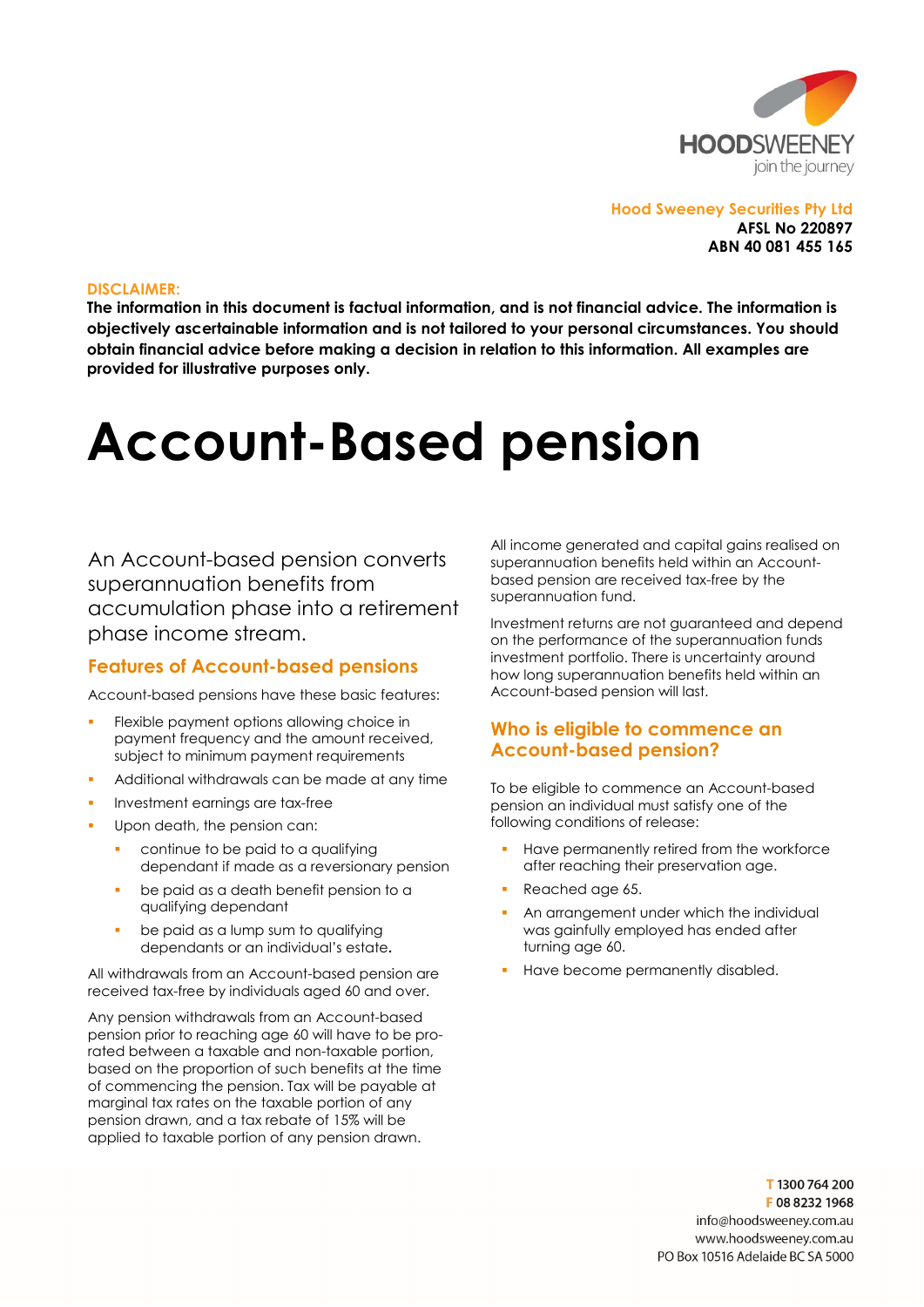

## Preservation age

An individual's preservation age is based on their date of birth as per the table below:

| Date of birth               | <b>Preservation age</b> |
|-----------------------------|-------------------------|
| Prior to 1 July 1960        | 55                      |
| 1 July 1960 to 30 June 1961 | 56                      |
| 1 July 1961 to 30 June 1962 | .57                     |
| 1 July 1962 to 30 June 1963 | 58                      |
| 1 July 1963 to 30 June 1964 | .59                     |
| After 30 June 1964          |                         |

Once an individual becomes eligible, they can choose to commence an Account-based pension from their superannuation benefits.

# Transfer Balance Cap

The general Transfer Balance Cap limits the amount of superannuation benefits that can be transferred into a retirement phase income stream, such as an Account-based pension to \$1,700,000.

Individuals who commenced a retirement phase income stream in place prior to 1 July 2021 have a Transfer Balance Cap calculated by the Australian Taxation Office based on reported transfer balance transactions.

Lifetime and Life Expectancy defined benefit pensions are also assessed against the Transfer Balance Cap. These pensions will reduce the amount of superannuation benefits that can be used to commence an Account-based pension.

The commencement of a retirement income phase pension needs to be reported to the Australian Taxation Office and will be applied to an individual's Transfer Balance Account. Lump sum withdrawals from a retirement phase pension also need to be reported as they will reduce the amount applied to an individual's Transfer Balance Account. All reporting is required to be made by the superannuation fund where the retirement income phase pension is held.

Earnings on investments held to support the income stream and pension payments from the income stream do not affect the Transfer Balance Cap and are not required to be reported to the Australian Taxation Office.

Amounts above an individual's Transfer Balance Cap can be retained in super in accumulation phase where earnings are taxed at 15% within the fund.

#### Retirement phase income stream before 30 June 2021

Where an individual had a retirement phase income stream in place prior to 1 July 2021, the general Transfer Balance Cap was \$1,600,000.

Individuals who previously transferred less than \$1,600,000 of superannuation benefits into retirement pension phase received indexation to their Transfer Balance Cap on 1 July 2021. The indexation applied is calculated as follows:

Highest ever Transfer Balance Account balance / \$1,600,000 x \$100,000

For example if an individual transferred a total of \$850,000 of superannuation benefits into retirement phase income stream, the indexation applied to their Transfer Balance Cap will be:

| General Transfer Balance Cap<br>prior to 1 July 2021               | \$1,600,000    |
|--------------------------------------------------------------------|----------------|
| Less: Highest Ever Transfer Balance Account                        | $($ \$850,000) |
| <b>Balance of General Transfer Balance Cap</b>                     | \$750,000      |
| Indexation applied<br>$($750,000 \div $1,600,000 \times $100,000)$ | \$46,875       |
| <b>Individual Transfer Balance Cap</b>                             | \$796,875      |

Individuals with a highest ever Transfer Balance Account balance prior to 1 July 2021of \$1,600,000 will not receive any indexation.

# Minimum pension requirements

An individual can nominate the pension amount they would like to receive each financial year and can change this amount at any time as long as the amount is above the age-based minimum limits.

The Government sets age-based minimum levels of annual pension payments. The minimum pension is required to be calculated based on:

- The balance of superannuation transferred to an Account-based pension at commencement
- The balance of an Account-based pension account on 1 July
- The minimum percentage factor for an individual's age at commencement or 1 July.